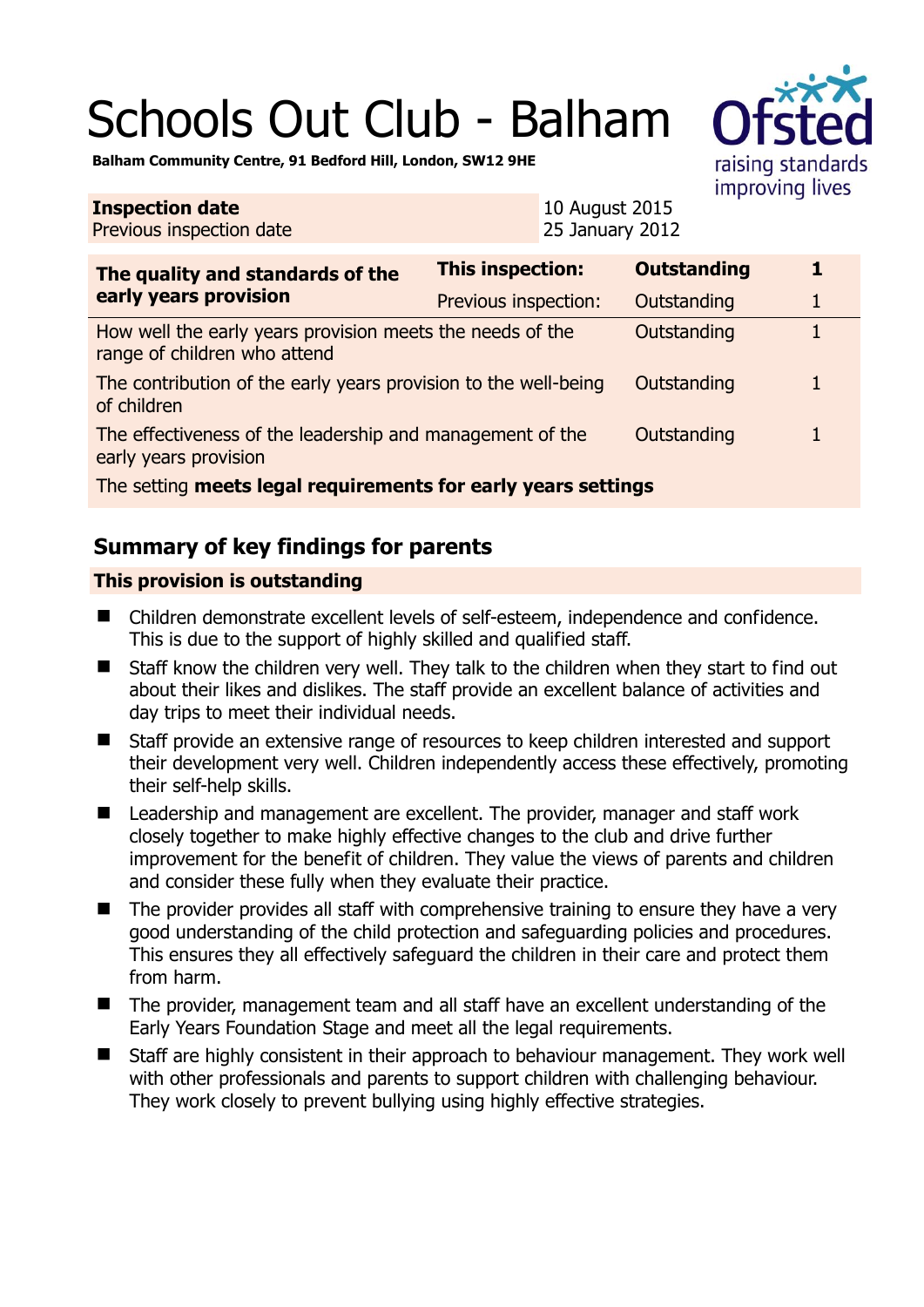# **What the setting needs to do to improve further**

#### **To further improve the quality of the early years provision the provider should:**

 $\blacksquare$  further develop ways to include children in some daily routines, particularly lunchtime, to minimise waiting times.

#### **Inspection activities**

- The inspector observed activities in the main play areas and outside.
- The inspector spoke with the provider, managers and staff at appropriate times during the inspection.
- The inspector reviewed documents including staff suitability.

#### **Inspector**

Rebecca Hurst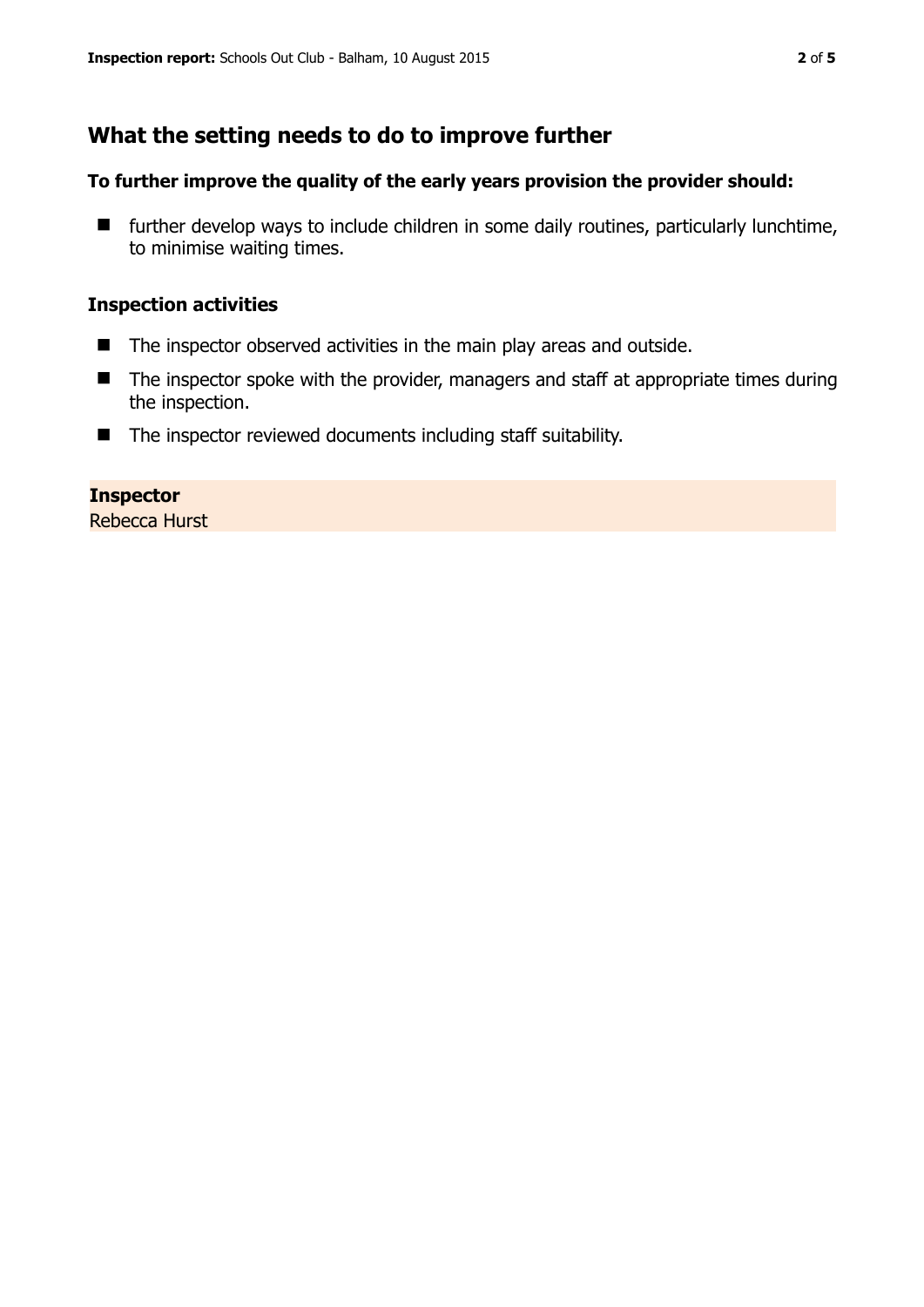### **Inspection findings**

#### **How well the early years provision meets the needs of the range of children who attend. This is outstanding**

Children are extremely happy and settle very quickly. Staff develop a close bond with the children which enables them to provide effective support. Staff listen to the children's views and ideas as to what they would like to play with, and arrange activities and play to meet their needs. Staff promote children's confidence exceptionally well. They praise children during all aspects of play, promoting their self-esteem very effectively. Staff place a high priority on providing many opportunities for children to enjoy physical play outside. Children enjoy parachute play, visits to local parks and the seaside to promote their physical development. Staff encourage children's social skills and awareness of the different abilities and ages of the children who attend during play activities. This enables older children to learn to cooperate and support younger children, which helps all children to learn to respect and value each other.

#### **The contribution of the early years provision to the well-being of children is outstanding**

Staff enhance children's independence skills exceptionally well. They help children to develop an awareness of staying safe through tidying away toys after use and remind children how to carry scissors safely to prevent accidents. Staff promote children's health and well-being exceptionally well. They work closely with all parents to make sure packed lunches do not contain foods which other children are allergic too. Overall, staff supervise and support children well. However, staff have not fully considered how to include children in lunch preparations to minimise the time they wait for their lunch.

#### **The effectiveness of the leadership and management of the early years provision is outstanding**

Staff have an excellent understanding of safeguarding, child protection and how to keep children safe. They carry out robust risk assessments on all areas of the building and on any outings they undertake. This enables the staff to keep the children safe. Staff carry out regular fire drills to help children learn how to stay safe in the event of an emergency. The provider implements robust recruitment procedures to ensure staff are suitable. The excellent quality of staff practice is a direct result of the effective staff supervision, ongoing professional development and training. Staff have excellent opportunities to further their own qualifications and to attend ongoing training to enhance their knowledge and practice. Staff move between the other settings to share good practice and knowledge. Parents and children share their views, which the staff use effectively to make changes. Staff share information about what the children do and their interests with the parents, the school teachers and other professionals. This provides excellent continuity of care for the children.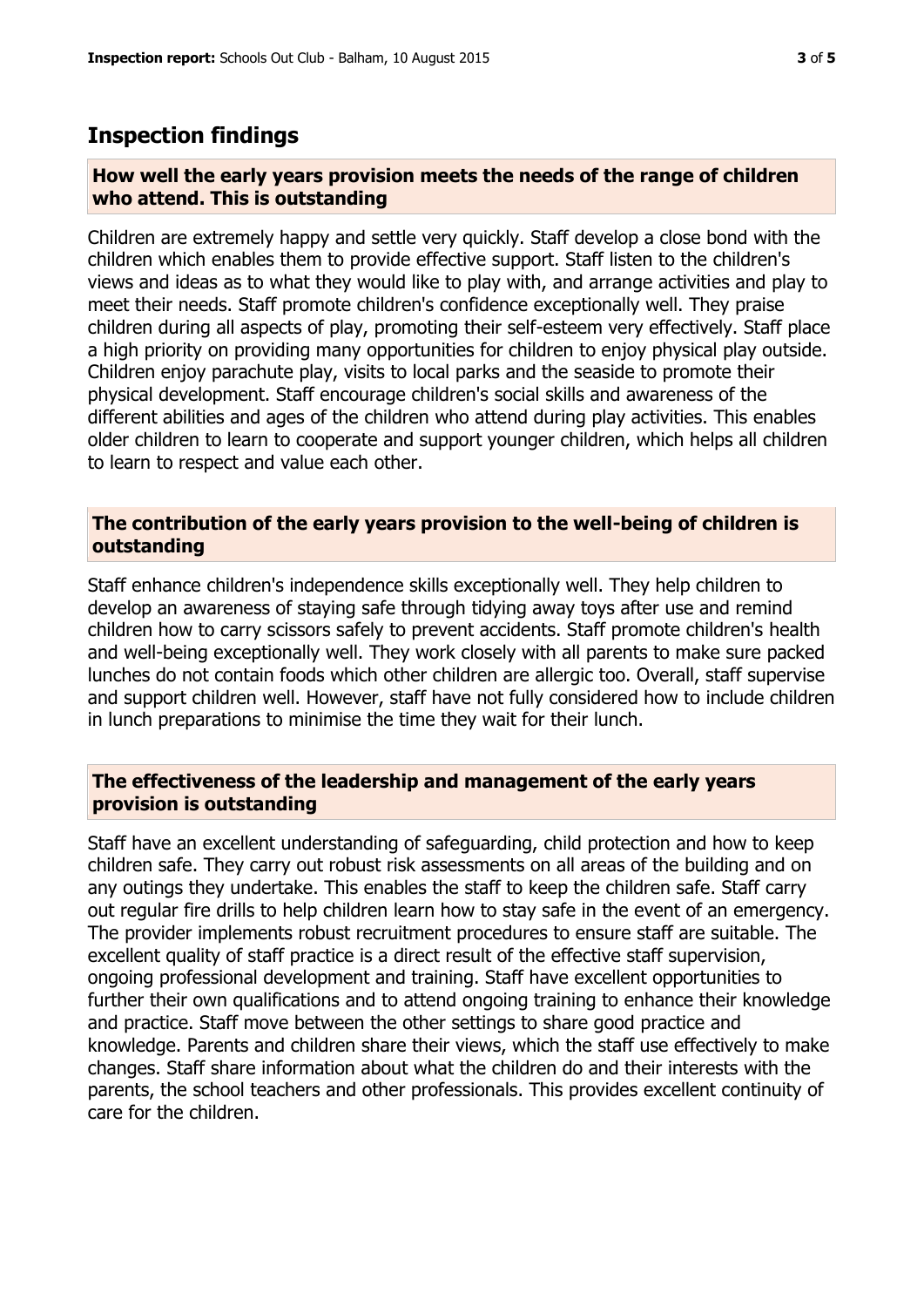## **Setting details**

| Unique reference number       | 508661                         |
|-------------------------------|--------------------------------|
| <b>Local authority</b>        | Wandsworth                     |
| <b>Inspection number</b>      | 826202                         |
| <b>Type of provision</b>      | Out of school provision        |
| <b>Registration category</b>  | Childcare - Non-Domestic       |
| <b>Age range of children</b>  | $4 - 8$                        |
| <b>Total number of places</b> | 60                             |
| Number of children on roll    | 18                             |
| <b>Name of provider</b>       | <b>Balham Community Centre</b> |
| Date of previous inspection   | 25 January 2012                |
| <b>Telephone number</b>       | 020 8673 4350 0208 6754800     |

Schools Out Club Balham registered in 1977. It operates from a community centre in the London Borough of Balham. A breakfast club operates from 7.30am to 9am and an after school club from 3pm to 6.30pm, term time only. A holiday club operates from 8am to 6.30pm during school holiday periods. The club employs 10 members of staff, all of whom hold appropriate early years qualifications.

This inspection was carried out by Ofsted under sections 49 and 50 of the Childcare Act 2006 on the quality and standards of provision that is registered on the Early Years Register. The registered person must ensure that this provision complies with the statutory framework for children's learning, development and care, known as the Early Years Foundation Stage.

Any complaints about the inspection or the report should be made following the procedures set out in the guidance 'Complaints procedure: raising concerns and making complaints about Ofsted', which is available from Ofsted's website: www.gov.uk/government/organisations/ofsted. If you would like Ofsted to send you a copy of the guidance, please telephone 0300 123 4234, or email enquiries@ofsted.gov.uk.